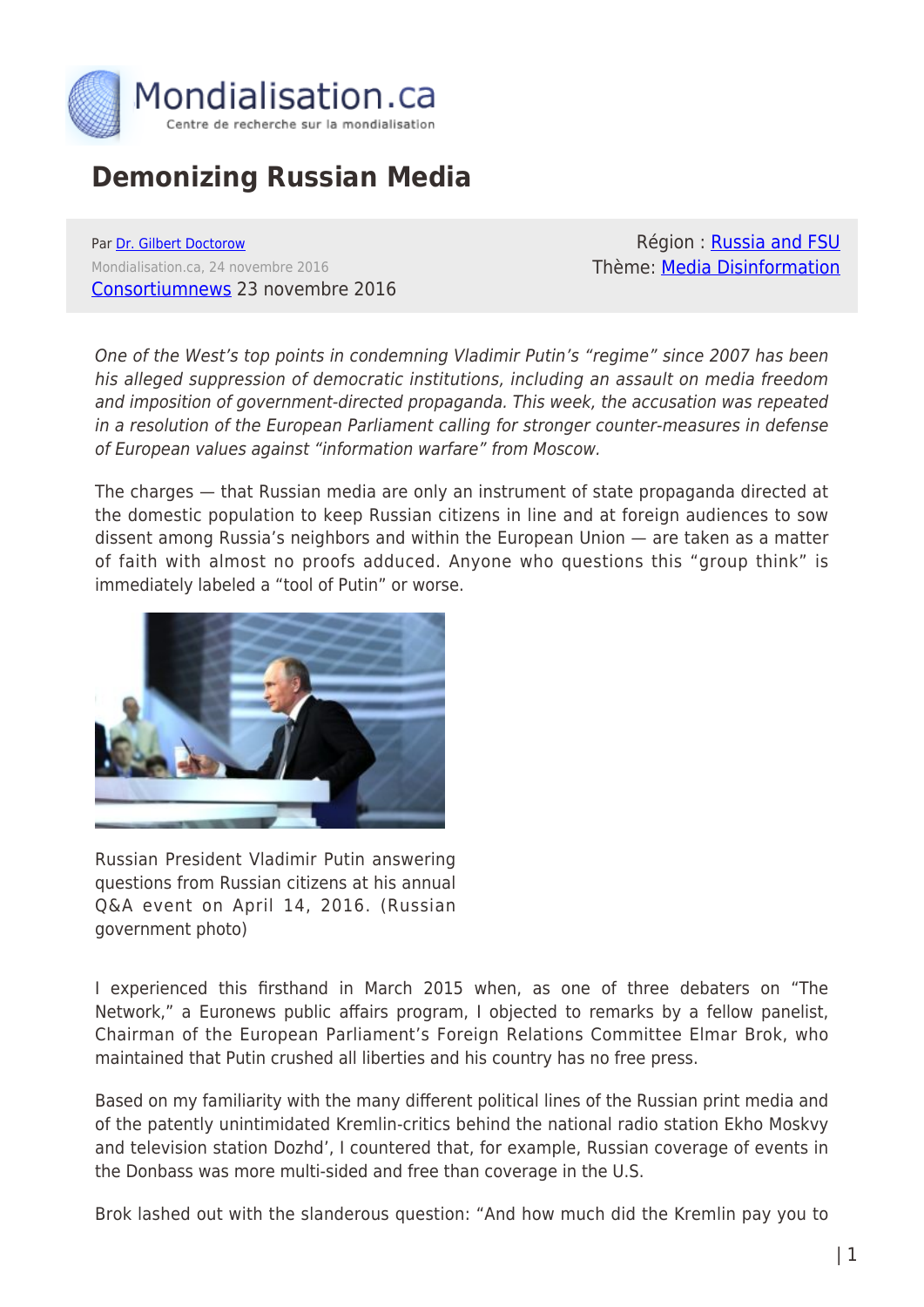say that?" The broadcaster then allowed this video-taped exchange to air freely.

I have ruminated on this exchange ever since and sought incontrovertible proof of the relative freedom of expression on Russian broadcast media. My close examination of the wildly popular political talk shows on Russian television first as a spectator and then as a participant has provided just that.

I [have written](https://consortiumnews.com/2016/05/15/russias-diversity-of-opinion) previously about my initial experience going back six months to when I first took part in a program on the Rossiya 1/Vesti 24 state channel, Yevgeni Popov's "Special Correspondent." I mentioned at the time the nearly permanent presence on these programs of domestic opposition figures as well as of foreigners from the U.S., Ukraine, Poland and Israel, in particular, who could be counted on to present views on the political topic of the day's discussion at sharp variance with the Kremlin line.

### Assessing the Talk Shows

In early autumn I appeared on the same presenter's new show "Sixty Minutes," as well on what is probably the most respected show of this genre, "Sunday Evening with Vladimir Soloviev," another Rossiya 1 production. Soloviev has done feature-length television interviews with Vladimir Putin and may be considered to be as close to power as people in this medium get. His personal views are probably more nationalist than the ruling United Russia party, but on his shows he, too, gives time on air to very diverse Russian and foreign views.



Some of the estimated 12 million Russians who took part in Immortal Regiment parades across the country over three days in May 2016. (RT photo)

In the past month, I broadened my experience with the Russian talk show format by participating in shows on the other major state channel, Pervy Kanal ("Time Will Tell") and on the country's largest commercial television channel, NTV ("The Meeting Place"). This accelerated learning was facilitated by the U.S. presidential elections, which made Russianspeaking talking heads from America like myself a rather hot commodity on Russian television at least briefly.

In speaking to fellow panelists during break time, in interviews with presenters, I gathered some inside information about the production side of the talk shows, including their target audiences, their technical aspects and their substantive positioning.

Anyone looking over Russian television programming in general quickly finds that talk shows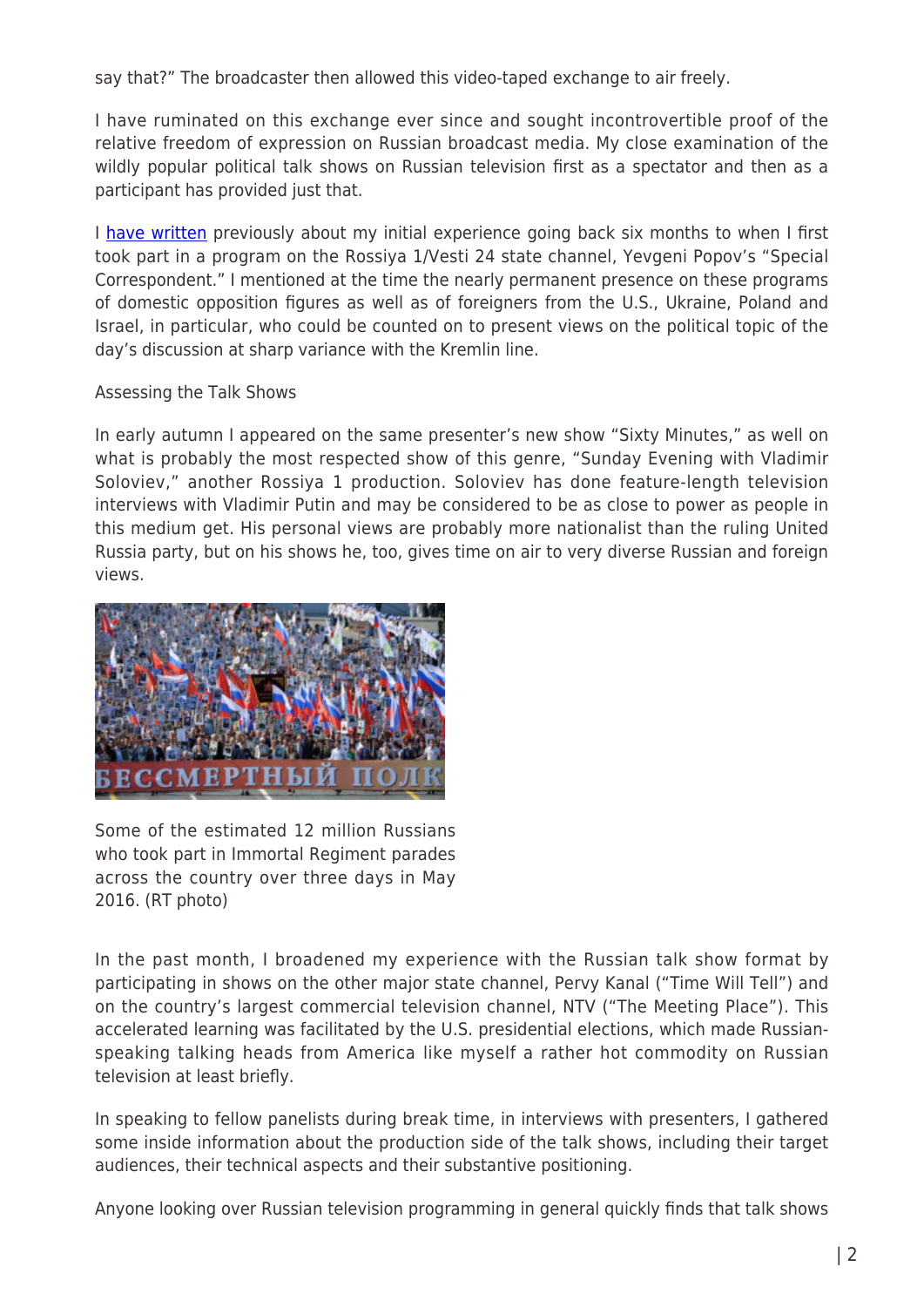as a format take up a very large part of broadcast time. Of course, the focus of talk shows may be highly diverse, and political talk shows were traditionally an evening phenomenon, as is the case with the Rossiya 1 shows cited above, while daytime programming more typically focuses on housewives' concerns, daydreams of romance or tips for cooking, and the like.

In this sense, it was a bold move when two years ago Pervy Kanal decided to launch a daily two-hour political talk show ("Time Will Tell") in mid-afternoon. As expected, the target audience proved to be stay-at-home women and viewers aged 50 and above, although it appears there are also a fair number of viewers watching the program in the work place.

## Going Daytime

The ratings captured by this show typically are in the 20s, meaning that 20 or so percent of all television viewers in Russia at the given time are tuned to the given program, yielding an audience numbering in the millions. On Nov. 9, when I appeared on the show dedicated to analysis of the U.S. election results, the numbers spiked to 30 percent, as one might well understand given the very great interest among ordinary Russians in the outcome of the race for the U.S. presidency and the outlook for war or peace.



A Russian orchestra performing at Palmyra's Roman theater on May 5, 2016, after Syrian troops, backed by Russian air power, reclaimed the ancient city from the Islamic State. (Image from RT's live-streaming of the event.)

As "Time Will Tell" presenter Artyom Sheinin explained to me, the decision to appear on daytime television called for certain production decisions differentiating the programs from the evening talk shows. Firstly, the expectation of a less sophisticated audience meant that the language of panelists should be free of political science jargon and allusion to little known names or philosophies.

Said Artyom, panelists are asked to pitch their arguments as they would "talking to their kids, their mom or their lover.'' On the other hand, overly calm discussion is not seen as a benefit. The presenter explains that his audience sitting at home at mid-day is in need of "an adrenaline shot," and the normal penchant of Russian panelists to shout down one another in a free-for-all is not discouraged in the way it is on evening programming. The evening viewer is assumed to have come home from work and is seated in his armchair before the television, wants his nerves soothed more than excited.

All Russian political talk shows on the main channels are produced in the afternoon, Moscow time, and all feature on screen the caption "Live On Air." However, where and when these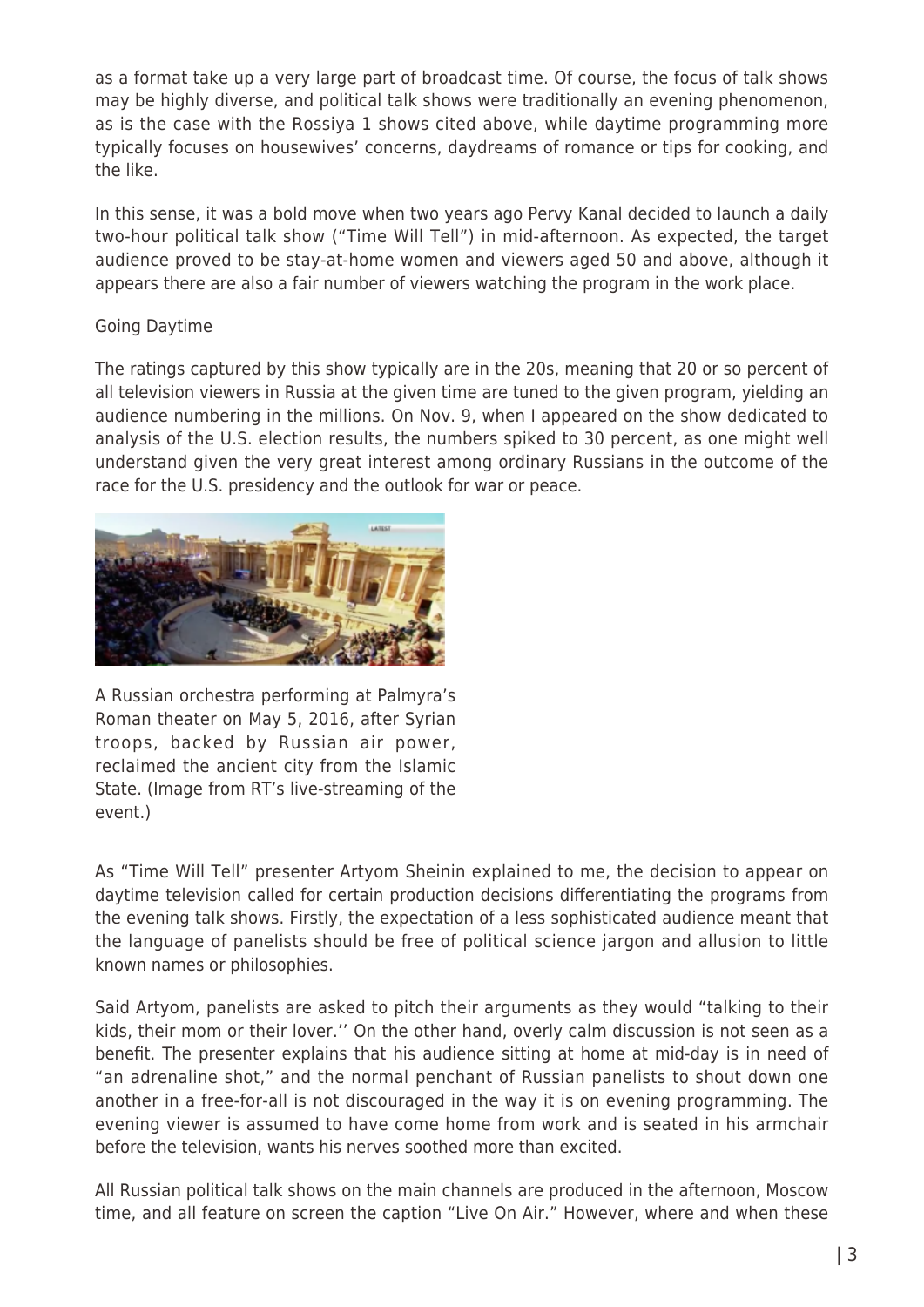shows are broadcast live versus rebroadcast from video tapes is another matter.

For example, the Rossiya 1/Vesti programs are broadcast live to the Russian Far East, where they appear at the end of prime-time evening broadcasts. Then they are re-broadcast at local evening prime time in each of the eight other time zones of the Russian Federation lying to the west, showing last in Moscow.

In this regard, two years ago when it launched "Time Will Tell," Pervy Kanal took a second unparalleled risk by broadcasting live to Moscow in the afternoon. From a political standpoint, this was like a high-flying trapeze act without the benefit of a safety net.

In fact all of these programs are also video-taped, and all the major channels make the tapes available for internet viewing on their websites in full or shortened versions.

### Similar Formats

Just as Russian television has often copied studio design and presentation formats from American television (I think in particular of the way the "Tonight Show" has been replicated on major Russian channels), so they copy from one another. In fact, if you turn on any of the political talk shows I cited above, you will find rather similar studios with live audiences.



A military parade on Red Square. May 9, 2016 Moscow. (Photo from: http://en.kremlin.ru)

Indeed, at Pervy Kanal, the producers remark jokingly that when NTV decided to launch its own afternoon talk show, "The Meeting Place," that network picked up not only the production format and studio design but also some of the production staff. The format of having male-female pairs of talk show hosts also has spread widely in the industry.

But there appears to be a significant difference between these shows on the degree to which they are "scripted" by management upstairs, the degree to which they are free discussion. Perhaps the most scripted is this season's new entry at Rossiya 1, "Sixty Minutes," in which presenters Yevgeni Popov and Olga Skabeyeva are reading off teleprompters and the audience applause is aggressively prompted. On the other hand, the lead presenter on Pervy Kanal's "Time Will Tell," Artyom Sheinin proudly says that he has no script handed to him, that what he says on air is what he himself prepared or is thinking at the time.

One ubiquitous fact is that the panelists are not scripted and if anyone is cut off in midsentence it is by other panelists vying for the microphone, not by the presenter keeping the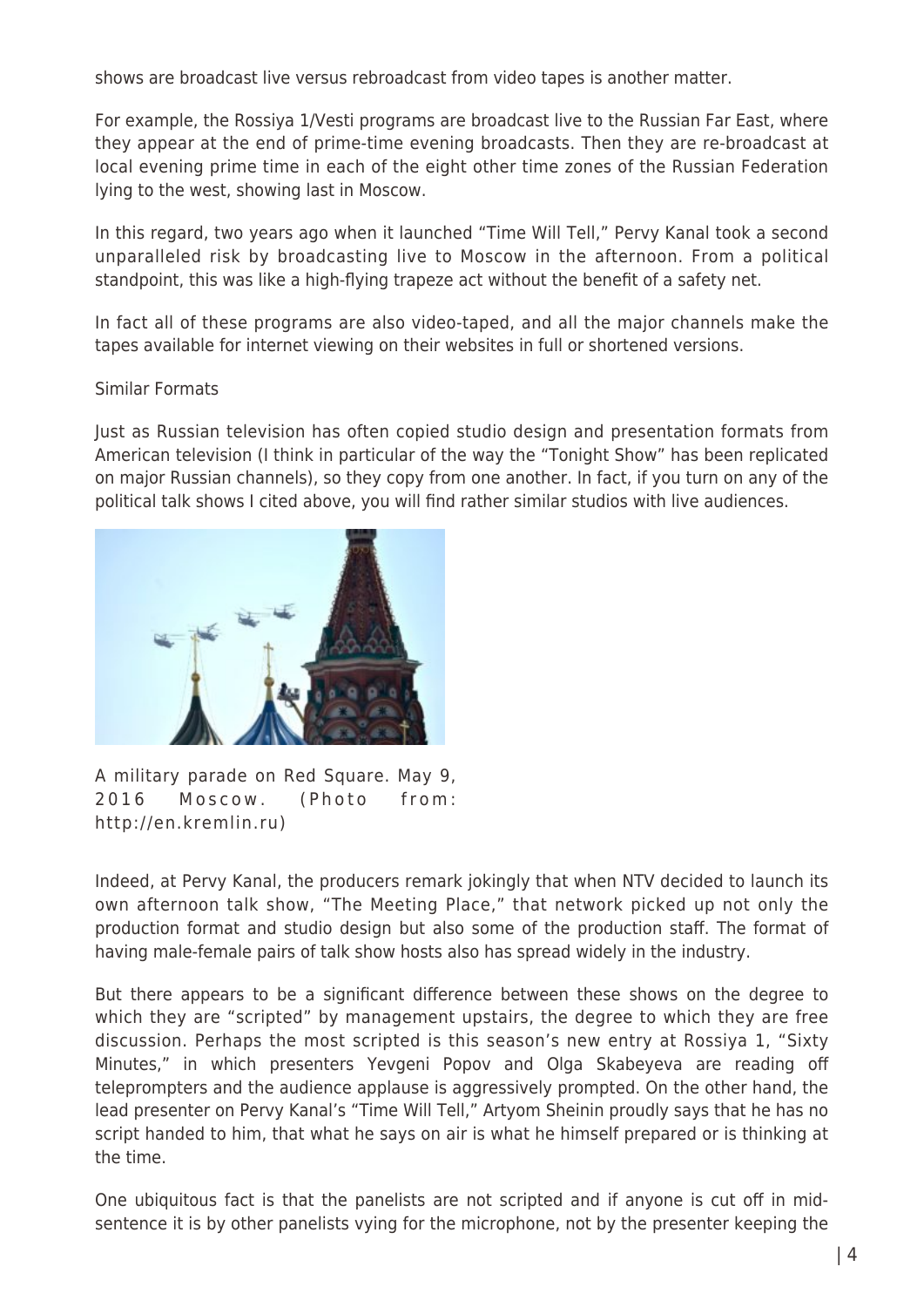political line of discourse in check. Except in the case of senior politicians, who are given the respect their rank demands, no panelist is safe from interruptions and the audience encourages a culture of gladiators in the arena, with applause punctuating the debates.

On NTV there is the additional expression of audience disapproval, but that is rare. The benefits of these ground rules go to the quick-witted as well as to the loudest voices, whatever their political complexion.

The culture of these talk shows is permeated by a newsroom mentality. Some of the presenters, especially on Rossiya 1/Vesti 24, come from television journalism and have gotten their appointments as a reward for successful work in the field, especially in hazardous areas. Such was the background of talk show host Yevgeni Popov, who for years reported from Ukraine, initially during the Orange Revolution days and later during the Maidan protests.

The content of each program on all channels is subject to change at the last minute as are the list of invited panelists in case of breaking news. This favors inviting panelists who are living in the Moscow area. They can be invited and disinvited at short notice. In fact, all the major political shows on the three channels I observed from inside use many of the same Russian and foreign panelists chosen from among political scientists at universities or think tanks, journalists and Duma or Federation Council members.

#### Western Voices

To be sure, not all panelists come down to the studio. A very few lucky experts are given air time from remote locations, their close-up image projected onto a wall-sized screen.

One such "regular" on the Rossiya 1/Vesti 24 channel is Dimitri Simes, president of The Center for the National Interest in Washington, D.C. These vignette appearances get special treatment, without any interruption from other panelists and only respectful questioning from the host.

Panelists in greatest demand can be seen leaving one show early so as to be able to get over to another studio on a different channel when there is the rotation of panelists between advertising breaks. None is in greater demand than the American Michael Bohm, who in the dark days of worsening relations with the West provided all channels with highly fluent statements in Russian of the latest policy position of the Washington Consensus, often accompanied by Russian folk expressions.

This has been especially appreciated by television producers representing the more hardline supporters of the Kremlin for whom Bohm is the kind of American the audience loves to hate, his every remark justifying demands for greater military expenditures by the Kremlin. Nonetheless, it remains true that through Bohm and a few other Westerners on these shows, the full blast of Western critiques of Kremlin policy gets prime broadcasting time in Russia.

The senior politicians brought in as panelists come from all the Duma parties, not just the ruling United Russia. In the past half year, I noted in particular the frequent presence of the leader of the nationalist LDPR party, Vladimir Zhirinovsky, while Gennady Zyuganov of the Communists or Sergey Mironov, leader of Just Russia, have been rare birds.

On the other hand, there have been frequent appearances by the Liberals of the Yabloko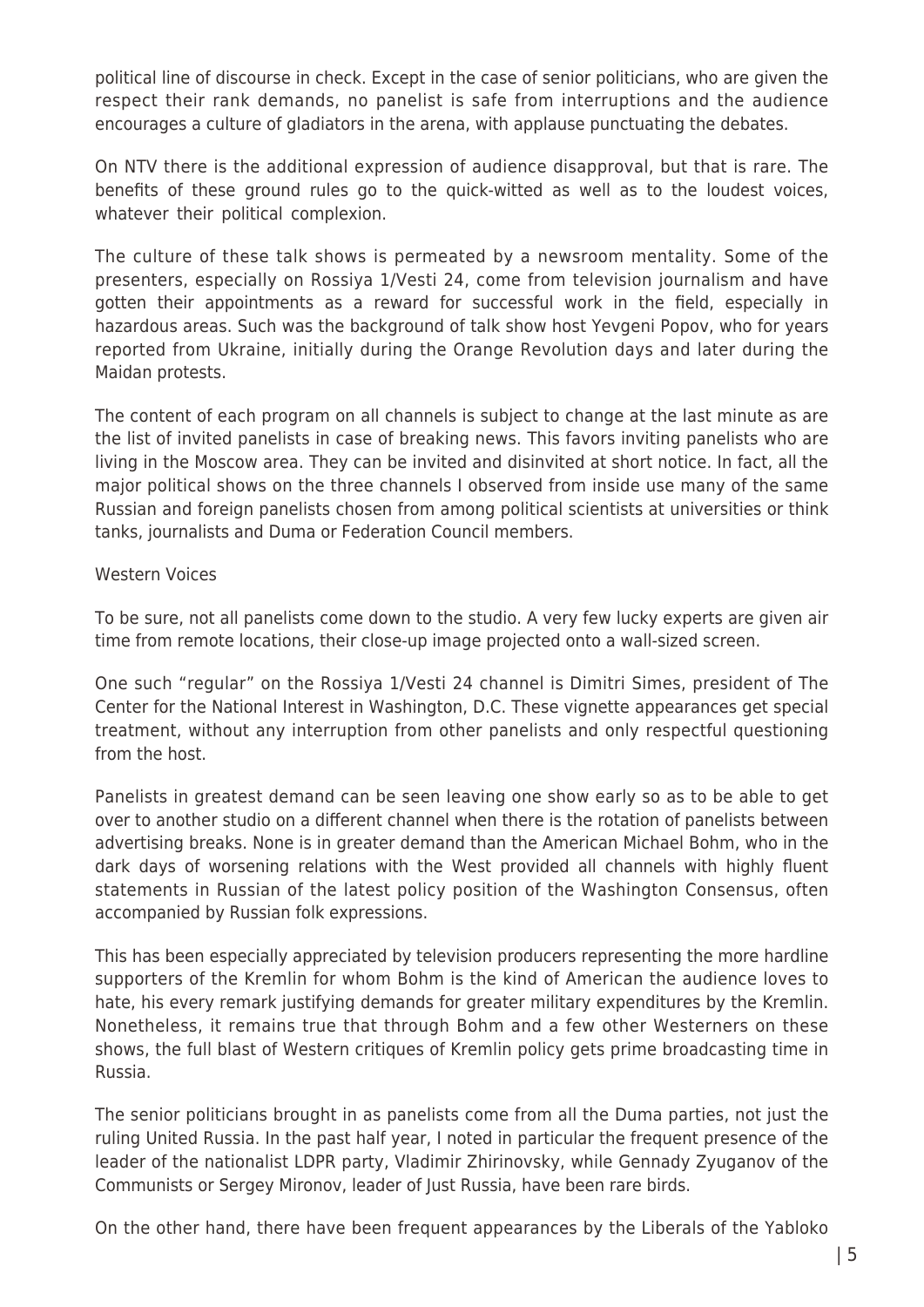party, which never made it past 1 percent of votes cast in the latest parliamentary elections, not to mention the minimum 5 percent threshold for Duma representation.

The talk show programs are prepared with great professionalism. Behind each there is extensive research to find appropriate archival and/or latest visuals. The administrative chores involved in arranging logistics for the panelists chosen are also considerable. The team members I have encountered were uniformly dedicated, working crazy hours to get their job done.

#### Encouraging Strong Opinions

I also noted a peculiar complicity between the staff "handlers" and us panelists. Clearly, production staff is rewarded for finding "fresh blood" panelists who play out well, and they make sure that their dogs in the race are well tended with coffee, tea, and, if needed, a shot of brandy during breaks to keep their spirits high.

On the Rossiya 1/Vesti 24 talk shows presenters and the panelists all are wired with headset microphones. However, on both Pervy Kanal and NTV, only the presenters are wired, while panelists are seated next to production assistants holding microphones, which they make available upon request. Indeed, the assistants act as coaches to newcomers like myself, whom they urge to speak louder, speak faster, etc. to get the greatest debate effect out of us.

In conclusion, my firsthand experience with the Russian political talk show phenomenon left me with no doubt that this is bona fide journalism serving the public interest, exposing the broad Russian television audience, from everyone's parents and grandparents to business leaders and university dons, to a great many different competing and well-presented views on the major issues of the day, both domestic and international.

This reality is sharply at variance with what U.S. and Western European mainstream media would have us believe about Putin's Russia.

Gilbert Doctorow is the European Coordinator of The American Committee for East West Accord Ltd. His most recent book, Does Russia Have a Future? was published in August 2015.

La source originale de cet article est [Consortiumnews](https://consortiumnews.com/2016/11/23/demonizing-russian-media/) Copyright © [Dr. Gilbert Doctorow](https://www.mondialisation.ca/author/gilbert-doctorow), [Consortiumnews](https://consortiumnews.com/2016/11/23/demonizing-russian-media/), 2016

Articles Par : [Dr. Gilbert](https://www.mondialisation.ca/author/gilbert-doctorow) **[Doctorow](https://www.mondialisation.ca/author/gilbert-doctorow)** 

**Avis de non-responsabilité** : Les opinions exprimées dans cet article n'engagent que le ou les auteurs. Le Centre de recherche sur la mondialisation se dégage de toute responsabilité concernant le contenu de cet article et ne sera pas tenu responsable pour des erreurs ou informations incorrectes ou inexactes.

Le Centre de recherche sur la mondialisation (CRM) accorde la permission de reproduire la version intégrale ou des extraits d'articles du site **Mondialisation.ca** sur des sites de médias alternatifs. La source de l'article, l'adresse url ainsi qu'un hyperlien